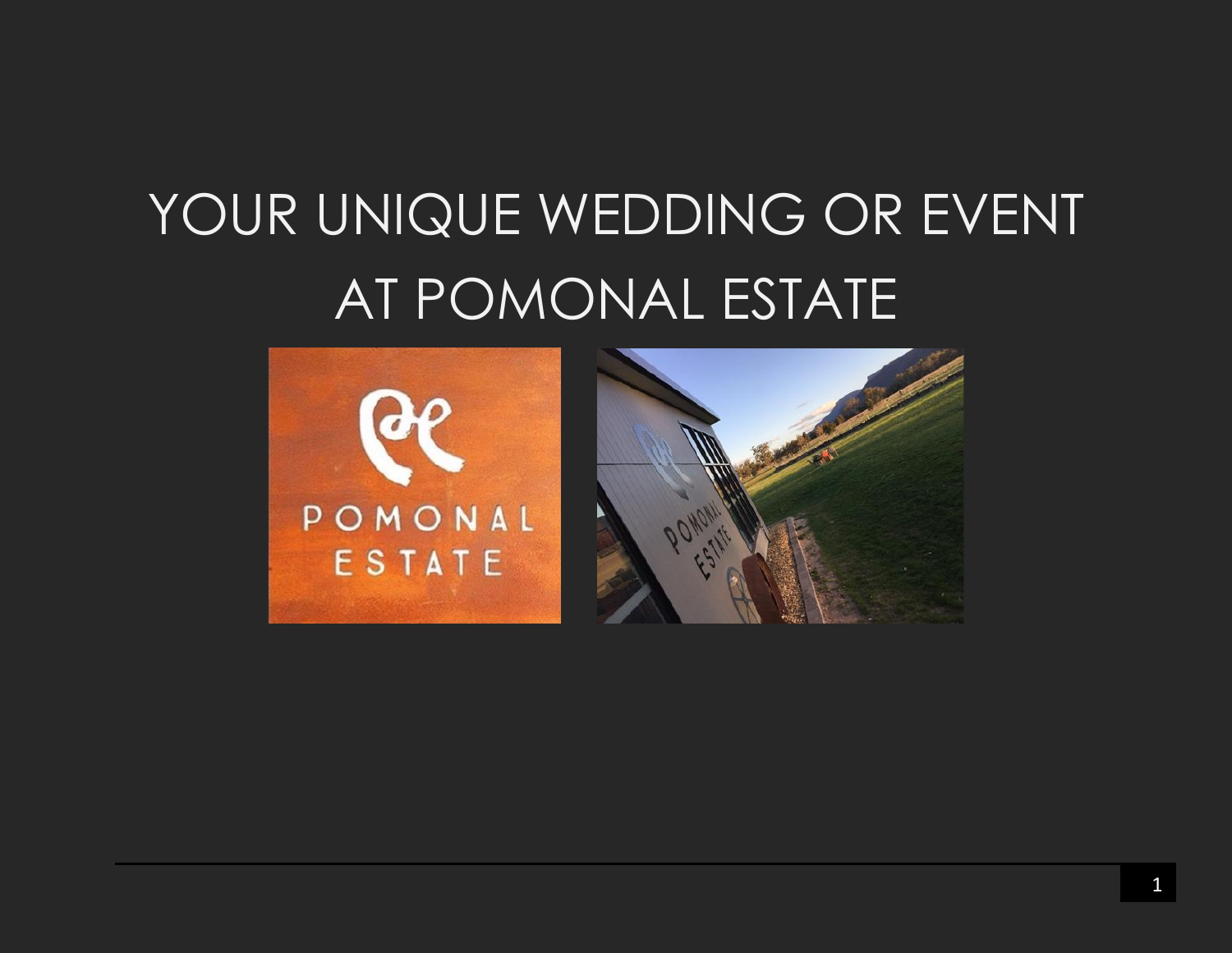## **Your Unique Function or Wedding at Pomonal Estate.**

A newly established Winery, Microbrewery and Cider House located at the foot of the picturesque Grampians National Park.

Large, modern, and natural rustic charm, with spectacular views of the Grampians, Pomonal Estate Cellar Door is an ideal venue for weddings and functions. Pomonal Estate is the ideal setting to make your Wedding, Function or Meeting a unique and memorable event.

Pomonal Estate Cellar Door Venue is private, so you can have your ceremony, photos and cocktail or sit-down reception all in one spot. Dance the night away with a DJ, live band or your favourite tunes hooked up to the quality PA system.

Owners, Adam & Pep Atchison are on hand to help plan the decorations, room set-up, entertainment, catering and beverages. They supply staff for serving, set-up and cleaning and at least three staff will attend on-the-day to ensure everything runs smoothly. Together, Adam & Pep have over 20 years experience in organising your special day or event.

The venue has disabled access, with plenty of parking for your guests. Buses can be arranged to transport guests to and from their chosen accommodation.

Couples are encouraged to visit Pomonal Estate to look around the venue and bookings are encouraged at least two months in advance. We are happy to put together an obligation free quote tailored to your requirements and budget.

Our staff are committed and skilled to take the stress out of organising your event and arrange the finer details and personalise and tailor your event to suit you.

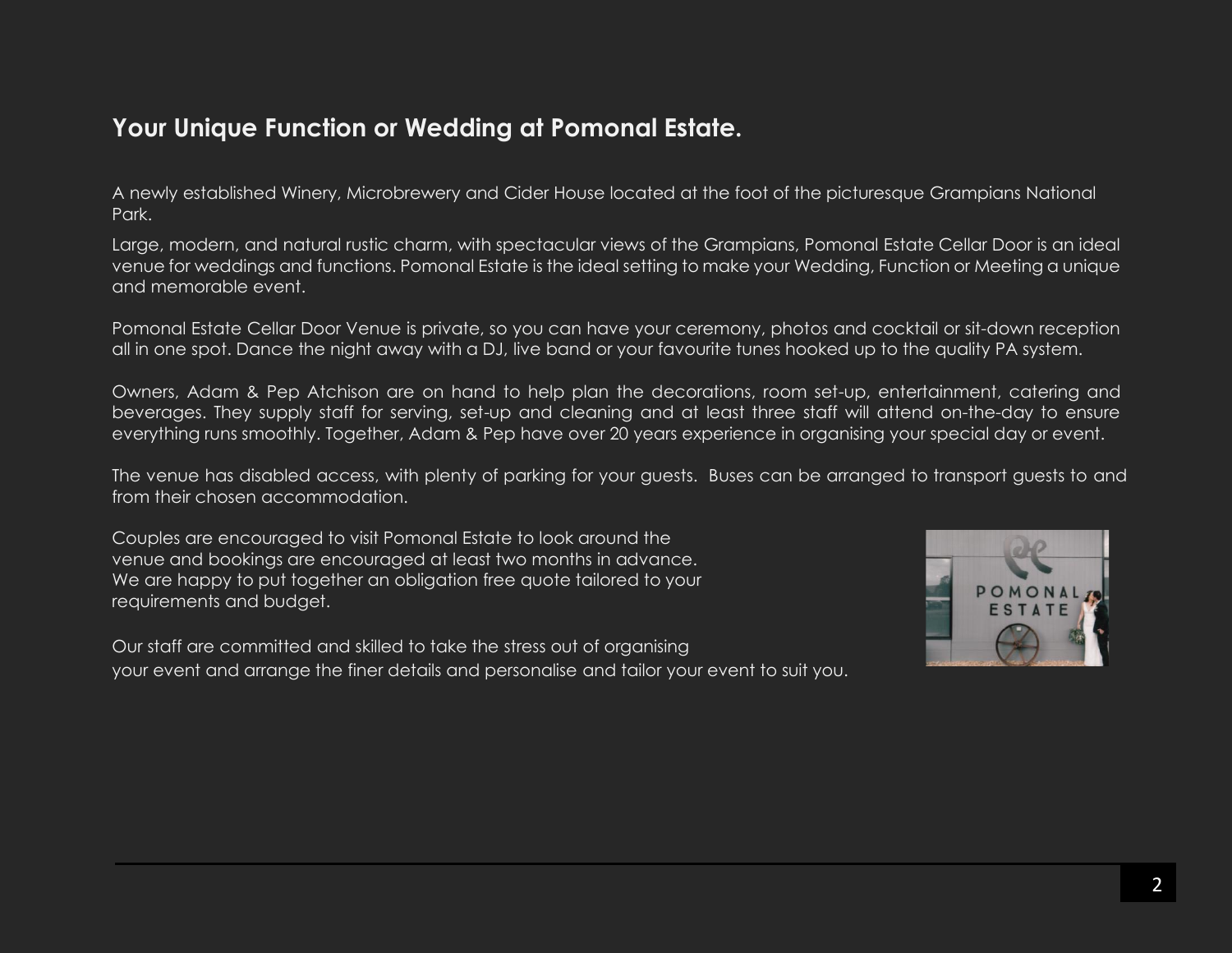## **Catering for Weddings/Events**

Our chef is dedicated to catering with local produce and fresh seasonal dishes. Our chef can cater to your requirements or select from one of our menus. **Menu's available on request.** 

Our chef is more than happy to cater to your guests dietary requirements, however we do ask to please advise at least 7 days before your wedding/function.

#### **Catering Kitchen Hire - Your preferred outside caterer – \$1,000**

### **Beverage Packages**

As each Wedding and Function is unique, we like to work with you to find the best possible fit for your requirements. We like to take into consideration your vision, style and most importantly your budget.

- Bar Tab eg: \$2,000 Bar Tab for your guests over the duration of your event.
- Guests purchase their own (Ceremony)

*Above includes:* Pomonal Estate Wines, Handcraft Beer & Ciders (on tap) & Soft drink. Other beers on request.

## **Seating Capacity**

#### **Main Venue**: **Alfresco**:

Cocktail: 150 persons Cocktail: 70 persons Seated: 100 persons Seated: 50-60 persons



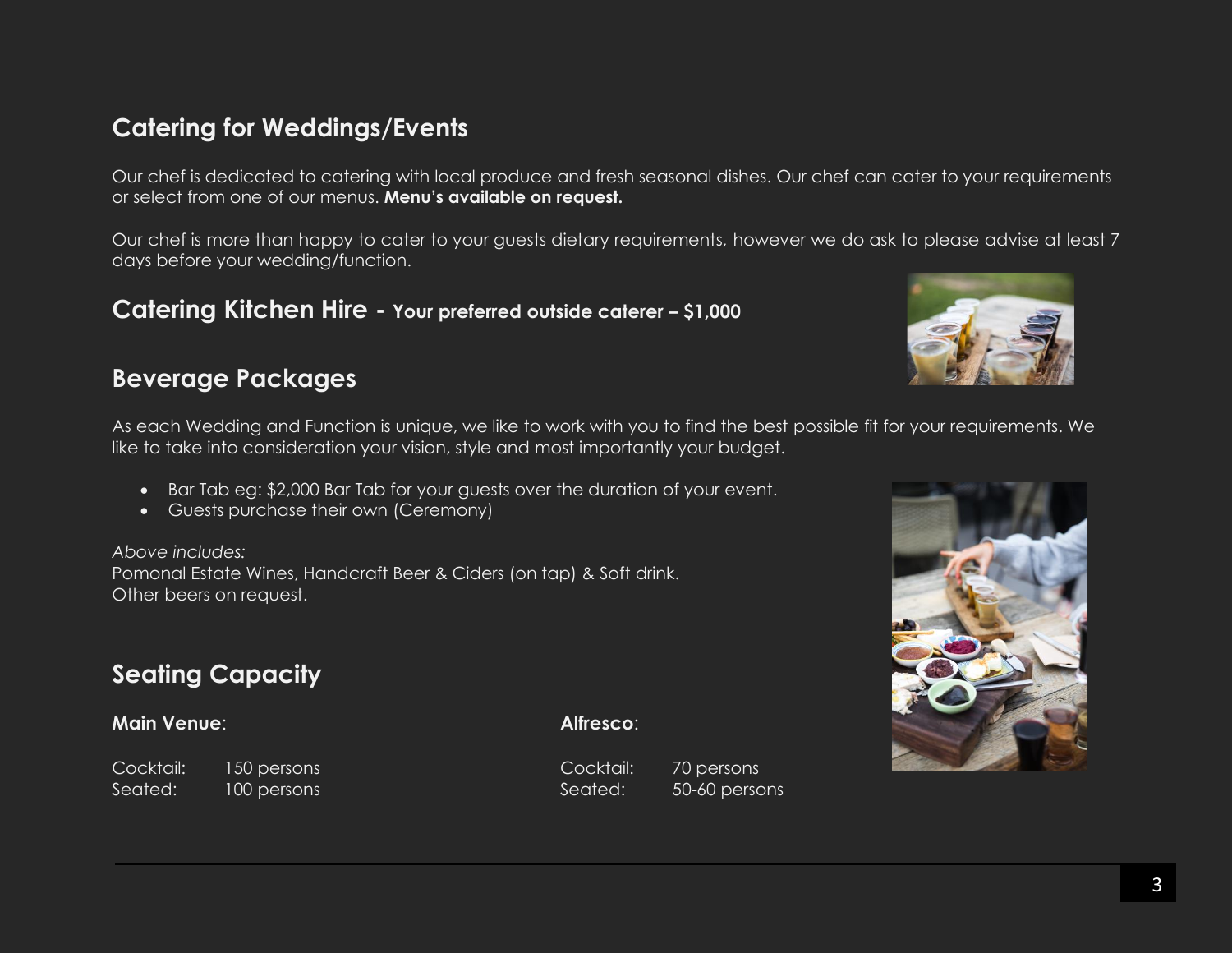## **Duration of Weddings/Events**

Package prices are based on a period of 5 hrs (from Reception) and any period of time exceeding these hours will incur a surcharge of \$15 per person up to 1 hour, after this can be negotiated. Staffing levels will be at the discretion of management. **Ceremony -** Package prices are based on a period of 2-3 hrs.

## **Additional Requirements**

We are more than happy to assist with the coordination of floral arrangements and additional table settings through external suppliers. These items will be charged at an additional fee. Band and coach captains can be catered – additional fee.

## **Children**

12 years and younger - \$10-20 per head dependant on requirements. Older than 12 years – normal adult charge.

# **Venue Hire (prices inclusive of GST)**

#### **Ceremony (2-3hrs)**

\$20pp (includes set up, service & clean up, Arbour, Seating, Umbrellas) *Decorations/Flowers Not included*

#### **Wedding Reception (5.5hrs)** Cocktail \$25-\$35pp \*

Seated \$30-\$40pp \*

- **\* Depending on size of wedding or event**
- **\* Weekends/Public Holidays**
- **\* minimum spend \$2,250 (for smaller weddings)**

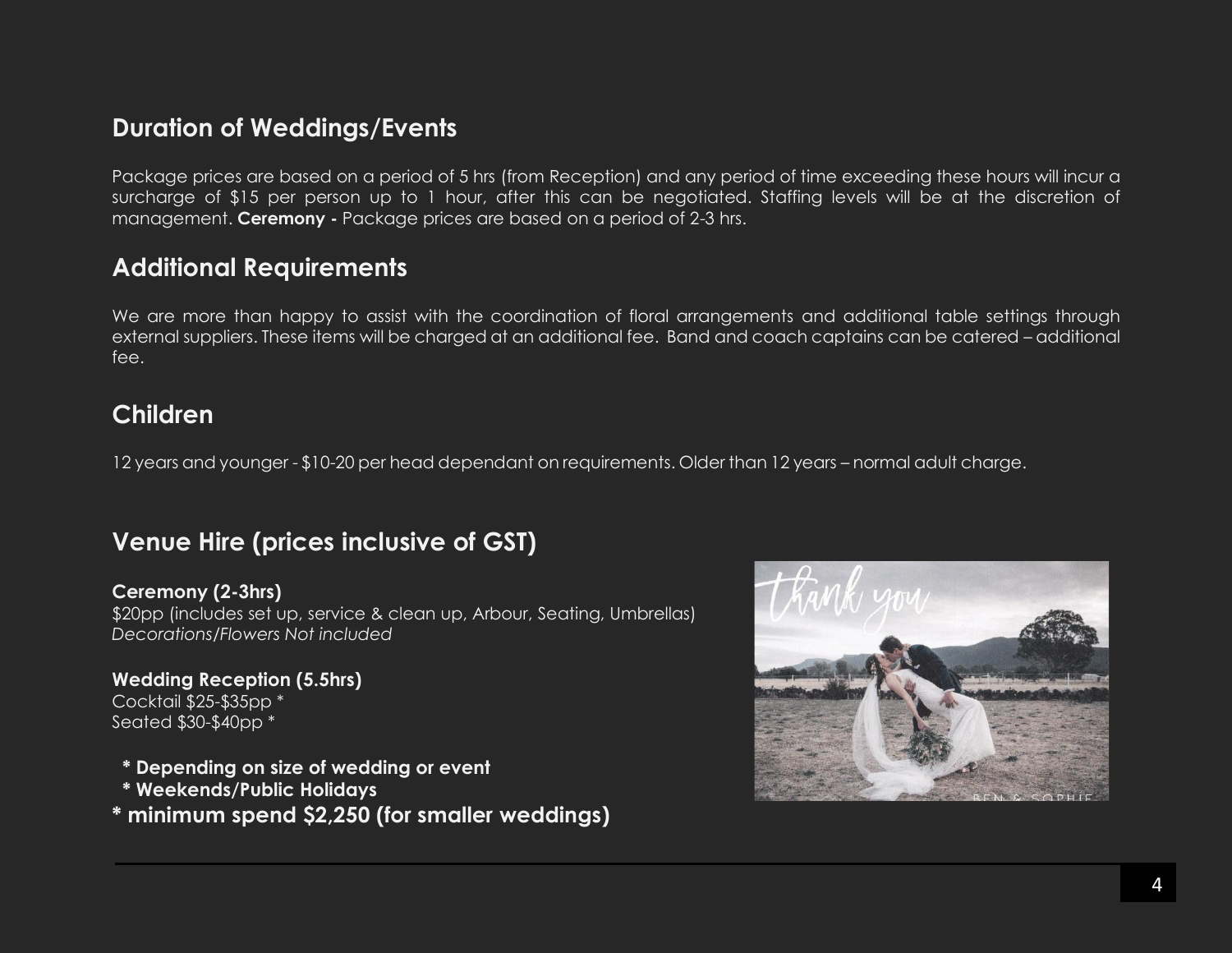#### **Venue hire is inclusive of:**

- Seating and tables, laid out to your floor plan
- Service, Set Up and Clean up
- Cutlery, crockery, glassware & some decorations
- staffing

'Decorations and Flowers at own cost or we can supply at additional fee.

**Each Wedding/Event is tailored to suit each individual. Ask for a personalised quote for your event.**



## **We Offer**

- **Your own personal Co-ordinator** We will make your wedding, function or meeting as successful as you imagined, with professional organisation, facilities, support and advice.
- **Ample free parking** Safely positioned our car park is available to all guest cars, buses and caravans.
- **Flexible Food and Wine Packages** We have a range of menus and beverage packages for you to choose from and can cater for guests with special dietary requirements.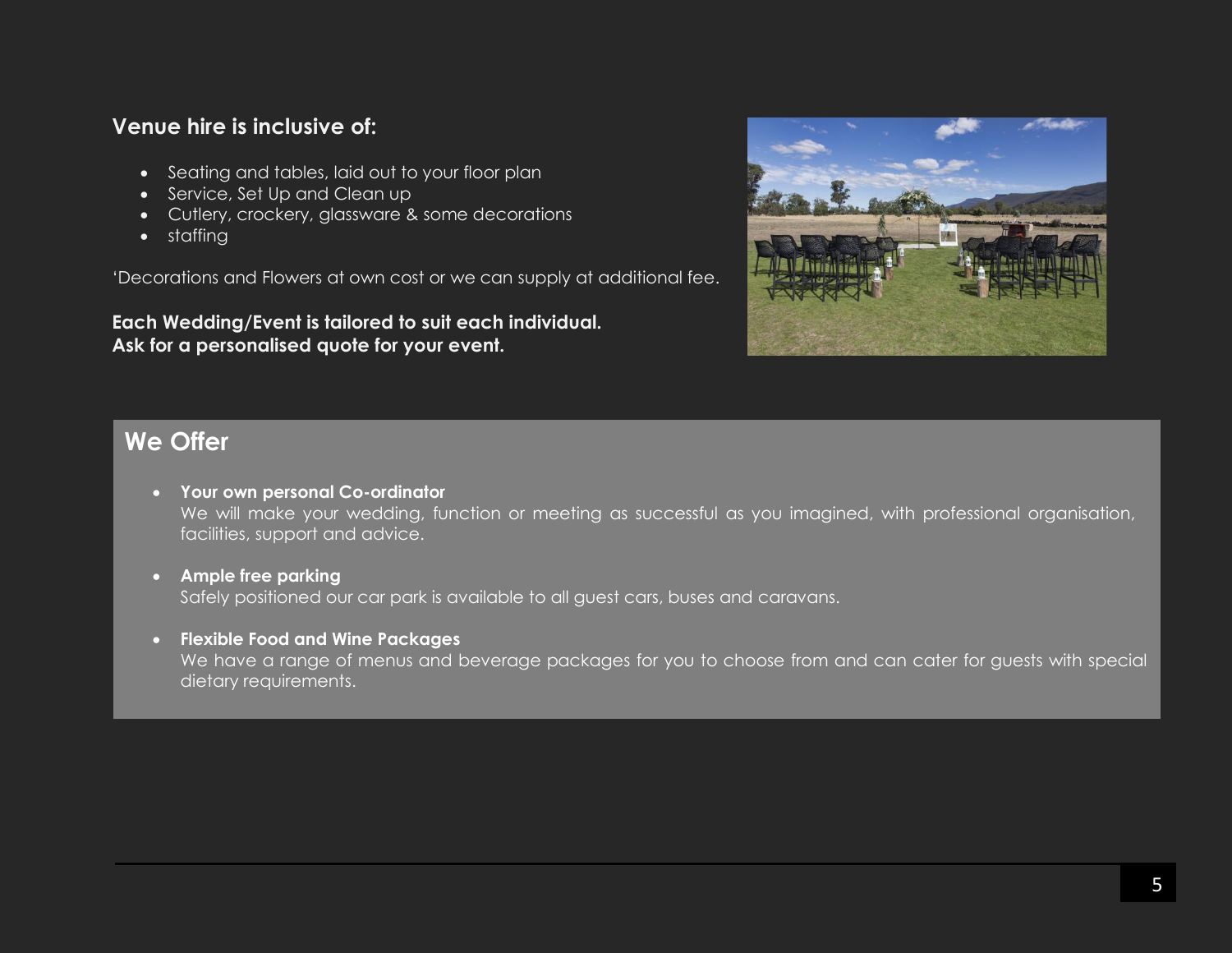# **Meetings/Conferences**

We can supply for you the following to help make your meeting professional and comfortable:-

2 Large TV's with USB Ports to connect your computer/laptop for presentations, pen & paper packs, plenty of power points, boards & leads. Large open room set to your requirements.

# **Seating Capacity**

- Meeting: Up to 100
- Theatre Style: 70
- U-shaped: 70

# **Duration & Venue Hire for Meetings**

- Half day (4hrs) \$120 Venue hire (inc GST)
- Full day (8hrs) \$230 Venue hire (inc GST)

*Venue Hire is inclusive of*

- Seating and tables, laid out to your floor plan
- Continuous tea, coffee and water

# **Catering for Meetings**

- Morning Tea/Afternoon Tea: \$10-\$15pp
- 
- Lunch: \$20-\$25pp

**Please inform of any dietary requirements. Each meeting/conference catering can be tailored to your requirements.**



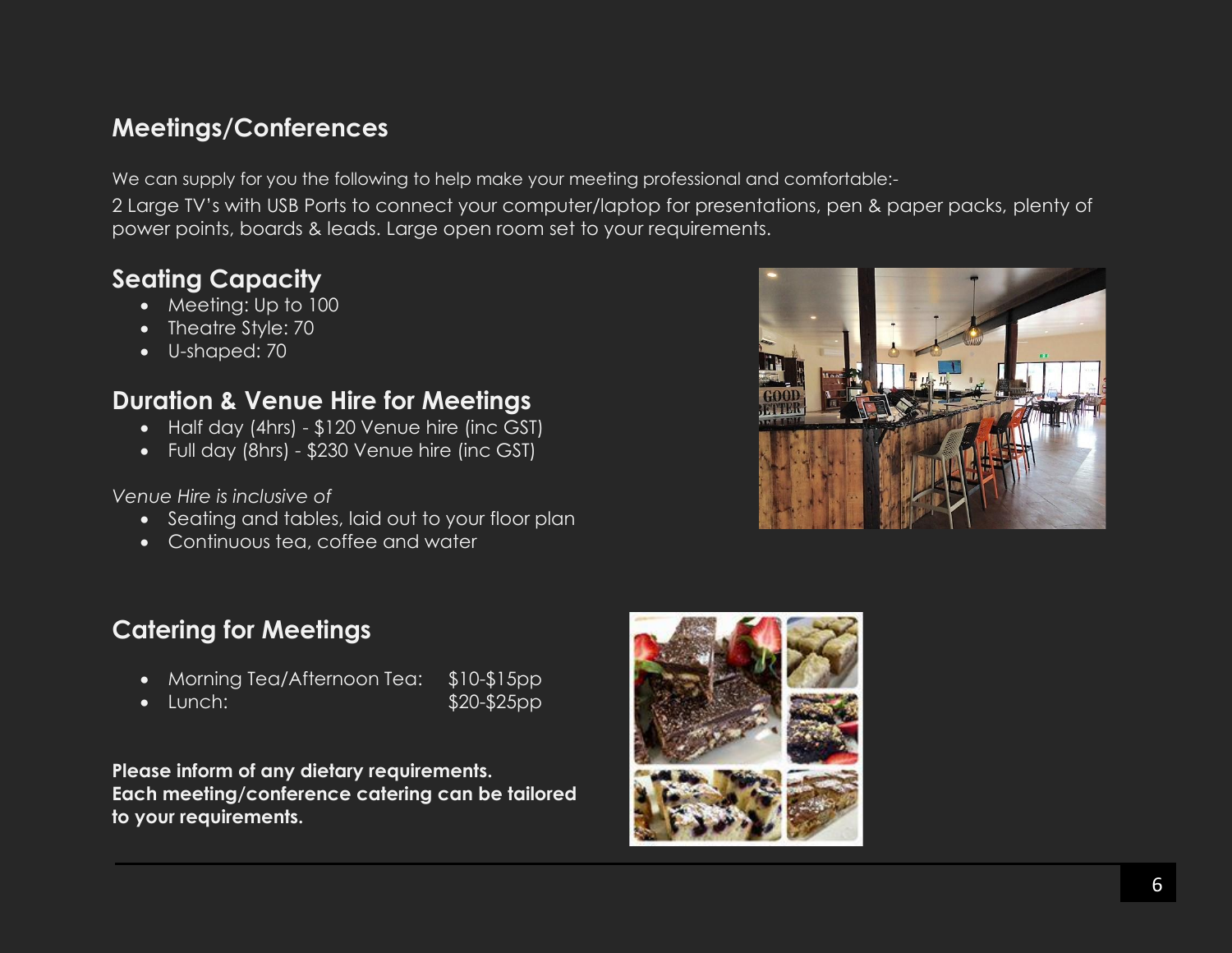## **Pomonal Estate Villa Accommodation**

Brand new luxury self-contained 3 bedroom accommodation nestled amongst the vines with spectacular views of the Grampians National Park.

Mt Cassell Villa offers a spacious kitchen with Laundrette, main bedroom with ensuite, a single room with 2 king singles & another large bedroom with a king bed. A large family bathroom with walk in shower and separate toilet.

The house also offers a large living area with queen sofa bed, wood fire heater, large entertainment deck and outdoor spa. All rooms have reverse cycle air-conditioning and line is provided.

If you are looking to relax and enjoy spectacular views of the Grampians in luxury modern comfort, then this is the accommodation for you. Perfect for a couple, families or a group of friends!

Ideal for your bridal party or wedding night.







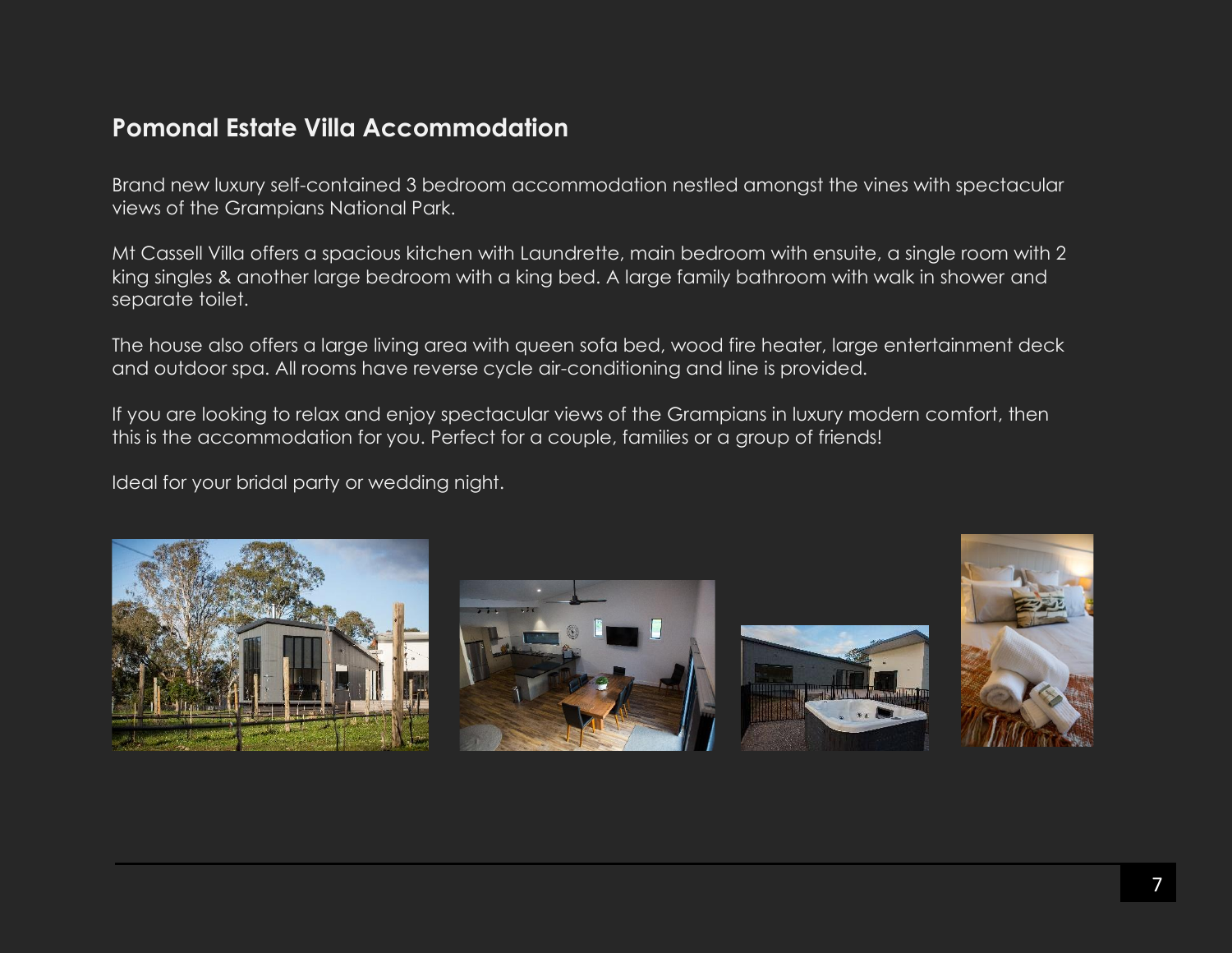#### **LOCAL SURROUNDING ACCOMMODATION**

(all located at least 5-10 mins from Pomonal Estate)

- Lallibroch Homestead (next door) M: 0407 700 152
- Pomonal Cottages W: [http://pomonalcottages.com.au](http://pomonalcottages.com.au/)
- Lake Fyans Holiday Park W: [http://lakefyansholidaypark.com.au](http://lakefyansholidaypark.com.au/)
- Grampians Pioneer Cottages [http://grampianspioneercottages.com.au](http://grampianspioneercottages.com.au/)
- Boroka Downs Retreat W: [http://borokadowns.com.au](http://borokadowns.com.au/)
- Eagle Wings Rise W: <https://www.facebook.com/EagleWingsRise>
- Old Man Emu w: [http://grampiansoldmanemustay.com.au](http://grampiansoldmanemustay.com.au/)

#### **Local Bus (to ferry your guests to and from their accommodation)**

• Ambush [www.ambush.com.au](http://www.ambush.com.au/)

**Visit Eastern Grampians Tourism for further accommodation & local attractions**  W: [http://accommodationgrampians.com.au](http://accommodationgrampians.com.au/)

**For more handy tips to plan your special day visit easy weddings website** [https://www.easyweddings.com.au](https://www.easyweddings.com.au/)



**Cellar Door / Function Venue**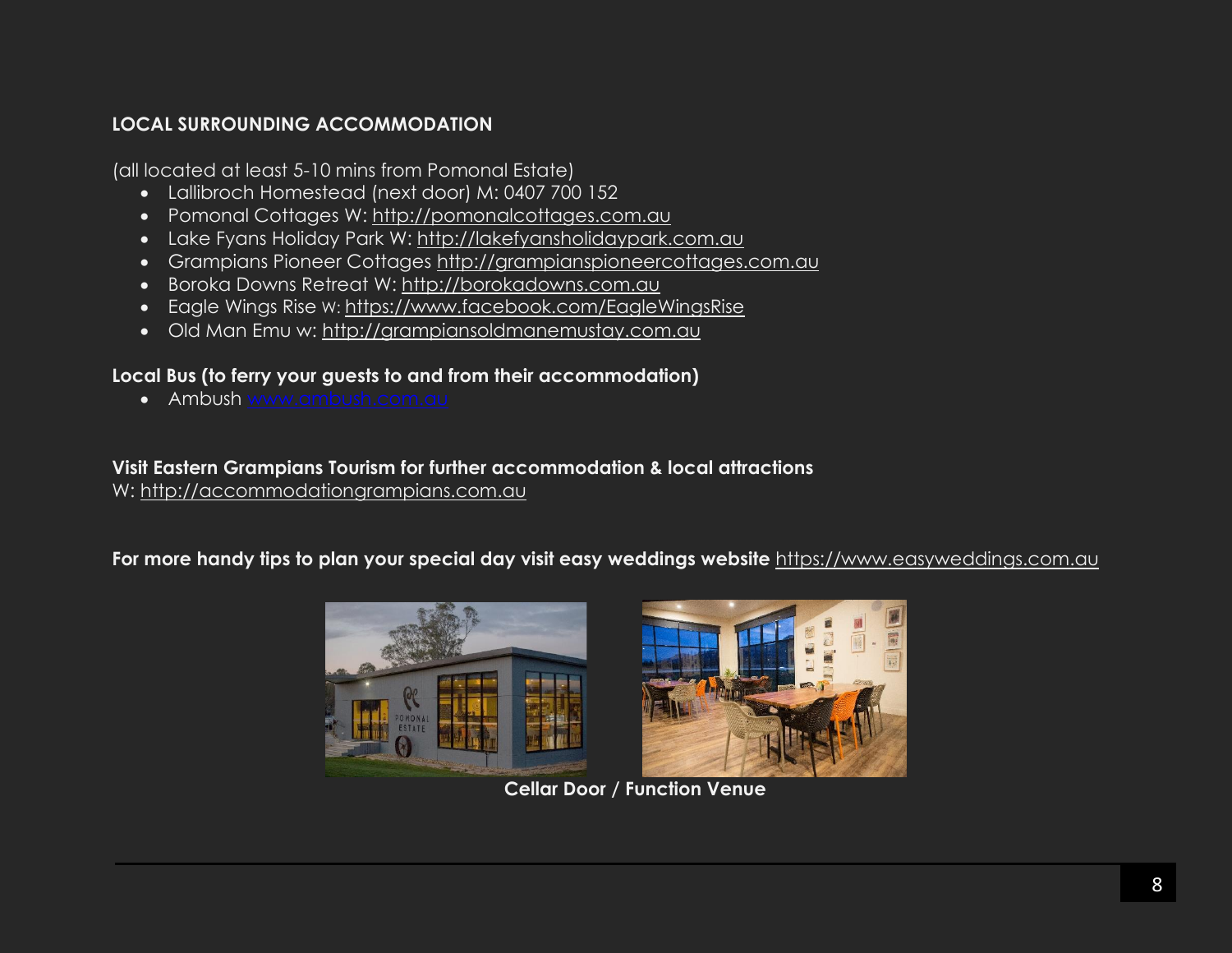# **Terms and Conditions**

#### **Tentative Bookings**

We are delighted to hold your tentative booking for 28 days without a deposit and without any conditions. If we have not heard from you in that time we will release the tentative booking post the 28 day period.

| Deposit and I ayment Delaits                                      |                                                                                                              |
|-------------------------------------------------------------------|--------------------------------------------------------------------------------------------------------------|
| <b>Timings</b>                                                    | <b>Deposit Percentage Required</b>                                                                           |
| Upon confirmation of your booking                                 | 25% of estimated total function spend                                                                        |
| 90 days prior to the function date                                | A further 40% of estimated total function spend                                                              |
| If your function is booked within 90 days of the<br>function date | A 50% deposit will be required at time of booking                                                            |
| 14 days prior to your function                                    | Full pre-payment based on the final numbers provided by<br>cash, credit or direct electronic funds transfer. |

#### **Deposit and Payment Details**

**Final Numbers:** - Final numbers for all functions are required at least 7-10

days prior to the function date. Increases to numbers can be made up to 5 days prior to the function; however, should numbers decrease in that period a refund does not apply.

#### **Cancellation Policies**

- 1. Bookings cancelled within 45 days of the function date forfeit 30% of the deposit paid.
- 2. Bookings cancelled within 30 days of the function date forfeit the 50% deposit paid.
- 3. Bookings cancelled within 7 days of the function date forfeit the full amount paid.

**Surcharges**: - A surcharge of 20% applies on Sundays and Public Holidays. After midnight surcharge – venue by venue decision based on security and licensing registrations.

**Children: -** The client is responsible for all persons under the age of 18 attending a function. Children are to be supervised at all times by a responsible adult. Pomonal Estate will not be held responsible or liable for any damage or injury suffered to, by or in connection with children.

**Smoking:** Is acceptable in designated areas. If your quests wish to smoke they can do so on the lawns in the fresh air. Cigarette butts to be placed in supplied smoking trays or bins.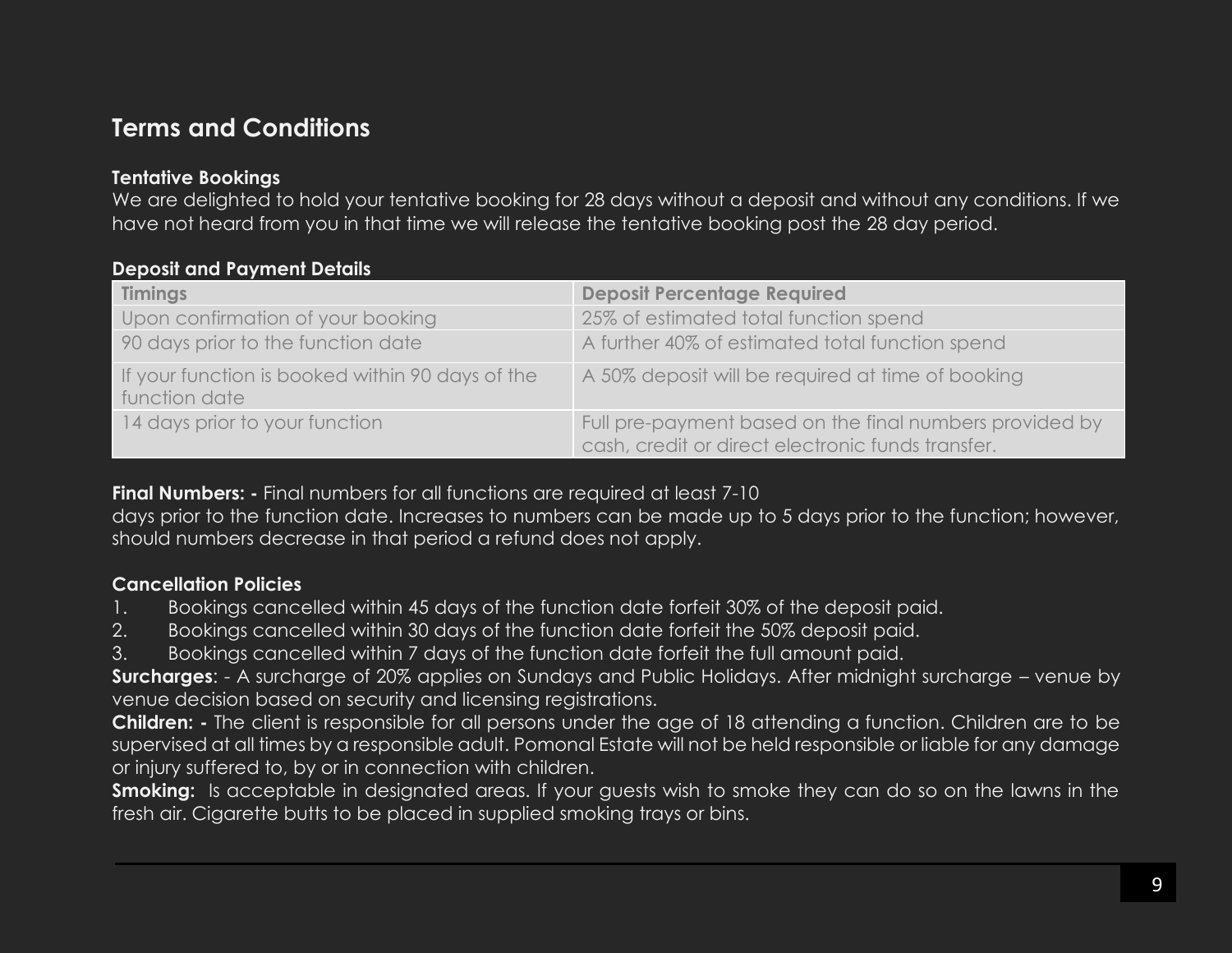**Liability and Indemnity**: - We shall have no liability whatsoever to you or any other person in relation to your use of the venue. You will be liable to us and indemnify us against any loss or liability we may suffer in connection with your use of the venue or any breach by you of these Terms and Conditions.

**Disabled Facilities:** Toilets and access around venue.

**Compliance with all instructions: -** You will comply with all reasonable instructions of any of our staff members in relation to your use of the venue.

**Responsible Service of Alcohol: -** You acknowledge that we are committed to the responsible service and supply of alcoholic beverages. You agree to ensure that the consumption of alcoholic beverages at your function is done so responsibly and that no alcoholic beverages will be supplied to any person under the age of 18 years. **Drinks & Food:** No BYO drinks to be brought on premises.

I acknowledge and agree to the terms and conditions above and that I have read and understood them prior to signing this agreement.